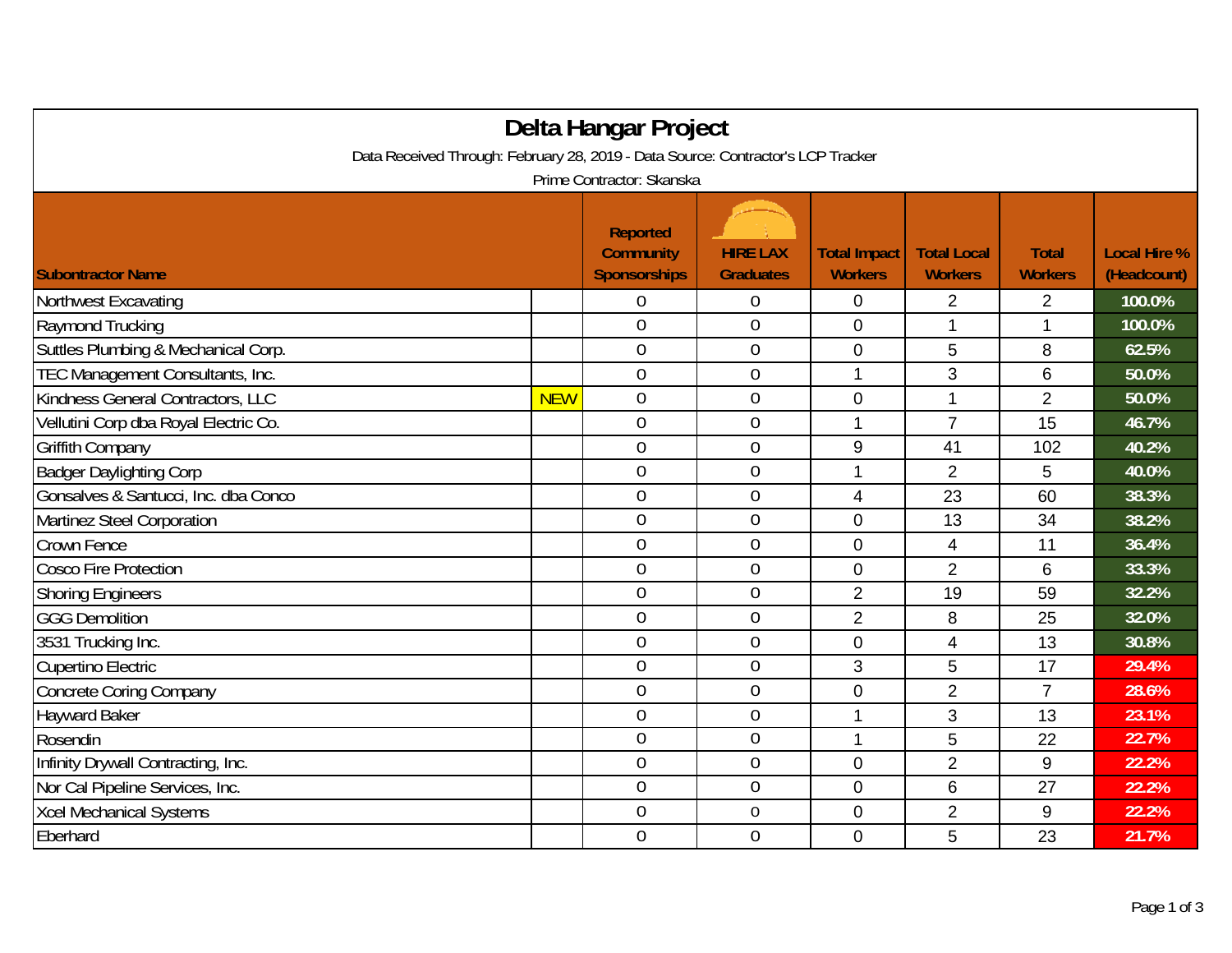| Delta Hangar Project                                                             |            |                                                            |                                     |                                       |                                      |                                |                                    |  |
|----------------------------------------------------------------------------------|------------|------------------------------------------------------------|-------------------------------------|---------------------------------------|--------------------------------------|--------------------------------|------------------------------------|--|
| Data Received Through: February 28, 2019 - Data Source: Contractor's LCP Tracker |            |                                                            |                                     |                                       |                                      |                                |                                    |  |
| Prime Contractor: Skanska                                                        |            |                                                            |                                     |                                       |                                      |                                |                                    |  |
| <b>Subontractor Name</b>                                                         |            | <b>Reported</b><br><b>Community</b><br><b>Sponsorships</b> | <b>HIRE LAX</b><br><b>Graduates</b> | <b>Total Impact</b><br><b>Workers</b> | <b>Total Local</b><br><b>Workers</b> | <b>Total</b><br><b>Workers</b> | <b>Local Hire %</b><br>(Headcount) |  |
| Savala Equipment Company, Inc.                                                   |            | $\mathbf 0$                                                | $\mathbf 0$                         | 0                                     | 1                                    |                                | 20.0%                              |  |
| The Herrick Corporation                                                          |            | $\overline{2}$                                             | $\mathbf 0$                         | $\overline{2}$                        | 8                                    | 5<br>45                        | 17.8%                              |  |
| SRD Engineering, Inc.                                                            |            | $\overline{0}$                                             | $\mathbf 0$                         | $\overline{2}$                        | 5                                    | 29                             | 17.2%                              |  |
| Century Sweeping, Inc.                                                           |            | $\mathbf 0$                                                | $\boldsymbol{0}$                    | 0                                     | 1                                    | 6                              | 16.7%                              |  |
| Mike Zarp, Inc.                                                                  |            | $\overline{0}$                                             | $\mathbf 0$                         | $\overline{2}$                        | $\overline{2}$                       | 13                             | 15.4%                              |  |
| R.J. Lalonde, Inc.                                                               |            | $\overline{0}$                                             | $\mathbf 0$                         | 1                                     | 1                                    | $\overline{7}$                 | 14.3%                              |  |
| Red Hawk Fence & Environmental Services                                          |            | $\overline{0}$                                             | $\mathbf 0$                         | 0                                     | 1                                    | 8                              | 12.5%                              |  |
| <b>Adkan Engineers</b>                                                           |            | $\overline{0}$                                             | $\mathbf 0$                         | 0                                     | $\mathbf 0$                          | 6                              | 0.0%                               |  |
| <b>B &amp; I Equipment Rental LLC</b>                                            |            | $\overline{0}$                                             | $\mathbf 0$                         | 0                                     | $\mathbf 0$                          | 5                              | 0.0%                               |  |
| <b>Bill Higgins</b>                                                              |            | $\mathbf 0$                                                | $\mathbf 0$                         | 0                                     | $\overline{0}$                       | 3                              | 0.0%                               |  |
| <b>ECCO Equipment Corporation</b>                                                |            | $\mathbf 0$                                                | $\overline{0}$                      | $\mathbf 0$                           | $\overline{0}$                       | $\mathbf{1}$                   | 0.0%                               |  |
| <b>Excalibur Well Services Corp</b>                                              |            | $\overline{0}$                                             | $\overline{0}$                      | 0                                     | $\overline{0}$                       | 23                             | 0.0%                               |  |
| F & B Equipment LLC                                                              |            | $\overline{0}$                                             | $\overline{0}$                      | 0                                     | $\Omega$                             | 1                              | 0.0%                               |  |
| Jagur Tractor                                                                    |            | $\mathbf 0$                                                | $\overline{0}$                      | 0                                     | $\mathbf 0$                          | $\mathbf{1}$                   | 0.0%                               |  |
| <b>MBI Excavation</b>                                                            |            | $\overline{0}$                                             | $\mathbf 0$                         | 0                                     | $\mathbf 0$                          | 6                              | 0.0%                               |  |
| Merli Concrete Pumping                                                           |            | $\overline{0}$                                             | $\boldsymbol{0}$                    | $\mathbf 0$                           | $\mathbf 0$                          | 3                              | 0.0%                               |  |
| Mr. Crane, Inc.                                                                  |            | $\mathbf 0$                                                | $\mathbf 0$                         | $\overline{0}$                        | $\mathbf{0}$                         | 30                             | 0.0%                               |  |
| P. Riley Enterprises DBA Rileys Scraper Rental                                   |            | $\overline{0}$                                             | $\theta$                            | 0                                     | $\overline{0}$                       | 1                              | 0.0%                               |  |
| Pavement Recycling Systems, Inc.                                                 |            | $\overline{0}$                                             | $\overline{0}$                      | 0                                     | $\mathbf 0$                          | 3                              | 0.0%                               |  |
| R.J.& J. Construction, INC                                                       |            | $\mathbf 0$                                                | $\mathbf 0$                         | 0                                     | $\overline{0}$                       | $\overline{7}$                 | 0.0%                               |  |
| G.B.H. Enterprises Inc                                                           | <b>NEW</b> | $\mathbf 0$                                                | $\boldsymbol{0}$                    | 0                                     | $\mathbf 0$                          | 1                              | 0.0%                               |  |
| Gonsalves & Santucci dba Conco Pumping                                           | <b>NEW</b> | $\overline{0}$                                             | $\theta$                            | $\mathbf 0$                           | $\mathbf 0$                          | $\mathbf{1}$                   | 0.0%                               |  |
| LA Excavating, Inc dba Alward Equipment Rental                                   | <b>NEW</b> | $\overline{0}$                                             | $\mathbf 0$                         | 0                                     | $\Omega$                             | $\mathbf{1}$                   | 0.0%                               |  |
|                                                                                  |            | $\overline{2}$                                             | $\bf{0}$                            | 32                                    | 184                                  | 682                            | 27.0%                              |  |